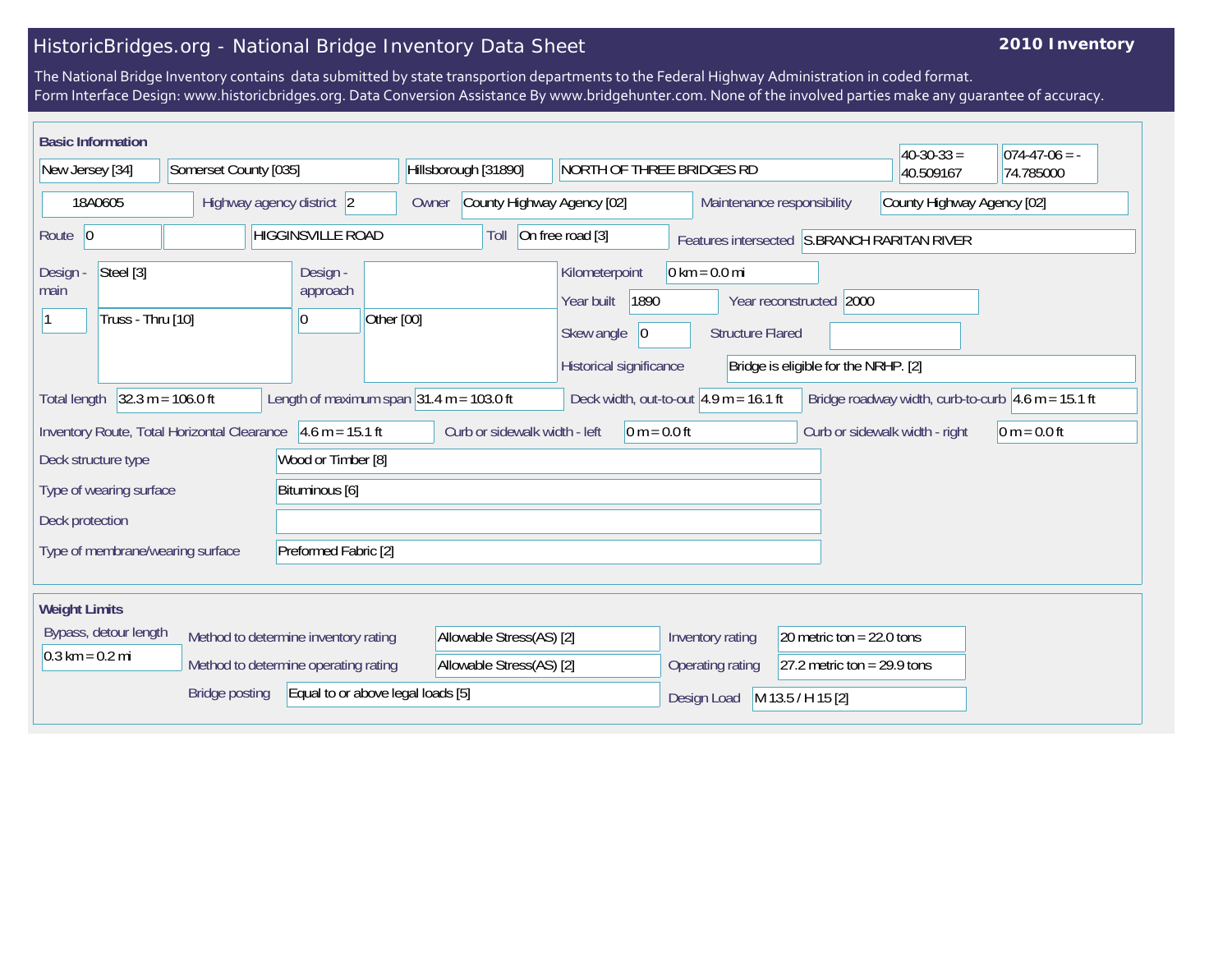| <b>Functional Details</b>                                                                                                           |                                                                                         |  |  |  |  |  |  |  |
|-------------------------------------------------------------------------------------------------------------------------------------|-----------------------------------------------------------------------------------------|--|--|--|--|--|--|--|
| 620<br>Average daily truck traffi<br>Average Daily Traffic                                                                          | Year 2009<br>830<br>2029<br>Future average daily traffic<br>%<br>Year                   |  |  |  |  |  |  |  |
| Road classification<br>Local (Urban) [19]                                                                                           | $6.7 m = 22.0 ft$<br>Approach roadway width<br>Lanes on structure  1                    |  |  |  |  |  |  |  |
| Type of service on bridge Highway [1]                                                                                               | Direction of traffic One lane bridge for 2 - way traffic [3]<br>Bridge median           |  |  |  |  |  |  |  |
| Parallel structure designation<br>No parallel structure exists. [N]                                                                 |                                                                                         |  |  |  |  |  |  |  |
| Type of service under bridge<br>Waterway [5]                                                                                        | Navigation control<br>Lanes under structure<br>$ 0\rangle$                              |  |  |  |  |  |  |  |
| Navigation vertical clearanc<br>$0 = N/A$                                                                                           | Navigation horizontal clearance $ 0 = N/A$                                              |  |  |  |  |  |  |  |
| Minimum vertical clearance over bridge roadway<br>$3.41 m = 11.2 ft$<br>Minimum navigation vertical clearance, vertical lift bridge |                                                                                         |  |  |  |  |  |  |  |
| Minimum lateral underclearance reference feature Feature not a highway or railroad [N]                                              |                                                                                         |  |  |  |  |  |  |  |
| Minimum lateral underclearance on left $0 = N/A$<br>Minimum lateral underclearance on right $0 = N/A$                               |                                                                                         |  |  |  |  |  |  |  |
| Minimum Vertical Underclearance $ 0 = N/A$                                                                                          | Minimum vertical underclearance reference feature Feature not a highway or railroad [N] |  |  |  |  |  |  |  |
| Appraisal ratings - underclearances N/A [N]                                                                                         |                                                                                         |  |  |  |  |  |  |  |
|                                                                                                                                     |                                                                                         |  |  |  |  |  |  |  |
| <b>Repair and Replacement Plans</b>                                                                                                 |                                                                                         |  |  |  |  |  |  |  |
| Type of work to be performed                                                                                                        | Work to be done by contract [1]<br>Work done by                                         |  |  |  |  |  |  |  |
| Replacement of bridge or other structure because<br>of substandard load carrying capacity or substantial                            | Bridge improvement cost<br>1656000<br>40000<br>Roadway improvement cost                 |  |  |  |  |  |  |  |
| bridge roadway geometry. [31]                                                                                                       | Length of structure improvement<br>$42.1 m = 138.1 ft$<br>Total project cost<br>2162000 |  |  |  |  |  |  |  |
|                                                                                                                                     | Year of improvement cost estimate<br>2009                                               |  |  |  |  |  |  |  |
|                                                                                                                                     | Border bridge - percent responsibility of other state<br>Border bridge - state          |  |  |  |  |  |  |  |
|                                                                                                                                     | Border bridge - structure number                                                        |  |  |  |  |  |  |  |